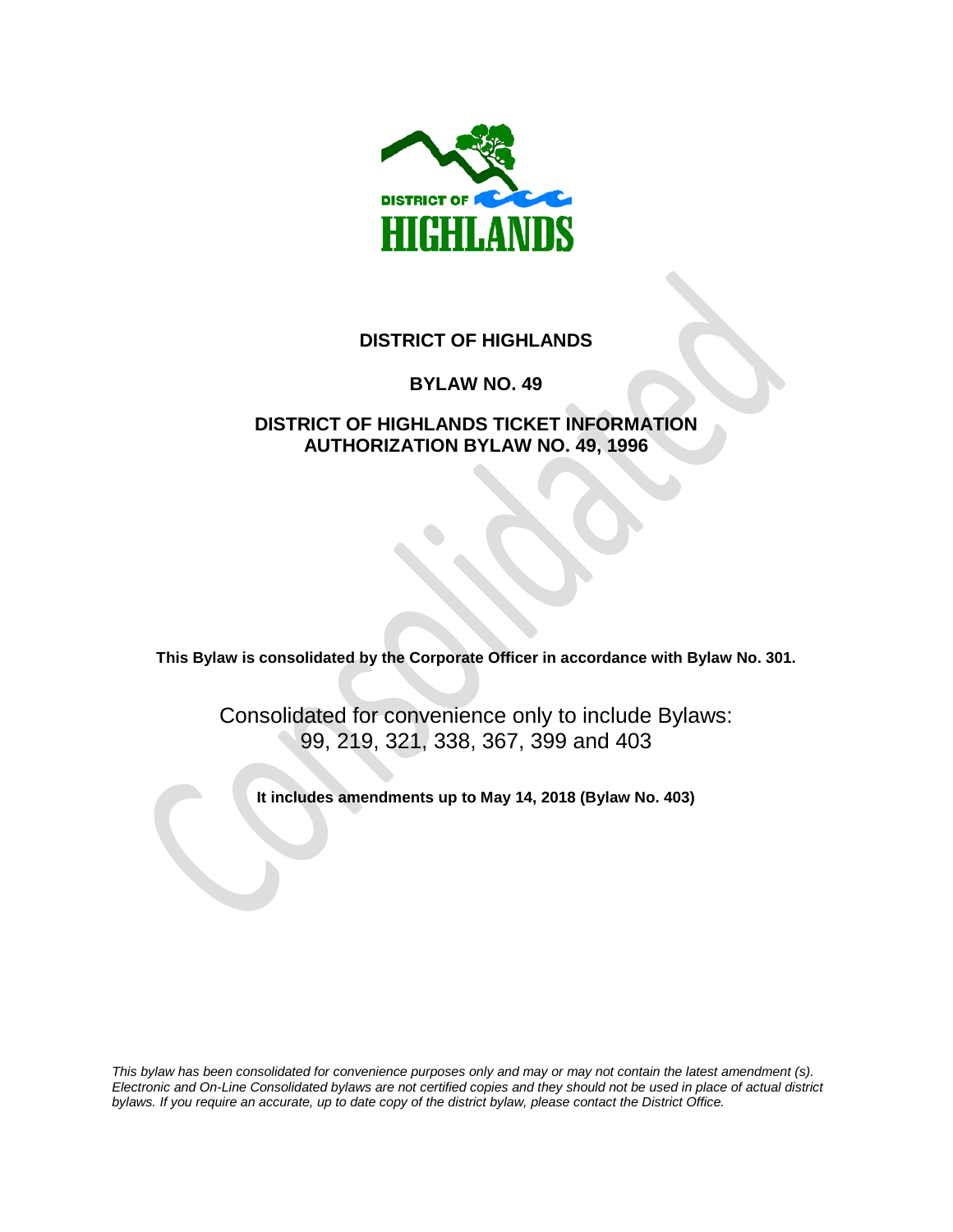

**DISTRICT OF HIGHLANDS**

 **BYLAW NO. 49**

**\*\* OFFICE CONSOLIDATION For convenience purposes only: it is not a certified copy** 

# **TICKET INFORMATION AUTHORIZATION BYLAW, 1996**

# **WHEREAS**

*\*\*A, B, C & D replaced under Bylaw 219, 2004* A. Pursuant to Section 264(1)(a) of the Community Charter, the Council may, by Bylaw, designate those Bylaws for which the municipal ticket information may be used as a means of Bylaw enforcement.

- B. Pursuant to Section 264(1)(b) of the Community Charter, the Council may, by Bylaw, designate a person who comes within a class of persons, as a Bylaw Enforcement Officer.
- C. Pursuant to Section 264(1)(c) of the Community Charter, the Council may, by Bylaw, authorize the use of any word or expression on a municipal ticket information to designate an offence against a Bylaw.
- D. Pursuant to Section 265(1) of the Community Charter, the Council may not set a fine greater than the amount prescribed by regulation.
- E. The Council deems it expedient to authorize the use of the municipal ticket information for the enforcement of certain By-Laws, to designate persons as Bylaw Enforcement Officers, to authorize the use of certain words or expressions to designate certain Bylaw offences and to set certain fine amounts.

**NOW, THEREFORE,** Council of the District of Highlands, in open meeting assembled **HEREBY ENACTS AS FOLLOWS:**

- *\*\*1,2 & 4 added by Bylaw 219, 2004* 1. The Bylaws listed in Column 1 of Schedule 1 to this Bylaw as amended from time to time, may be enforced by means of a ticket in the form prescribed for the purpose of Section 264 of the Community Charter.
- 2. The persons appointed to the job positions or titles listed in Column 2 of Schedule 1 to this Bylaw are designated as Bylaw Enforcement Officers pursuant to Section 264(1)(b) of the Community Charter for the purpose of enforcing the Bylaws listed in Column 1 opposite the respective job positions.
- *\*\*3 & 4 replaced under Bylaw 399* 3. The words or expressions set forth in Column 1 of the Appendices to this Bylaw designate the offence committed under the bylaw section numbers appearing in Column 2 of the Appendices opposite the respective words or expressions.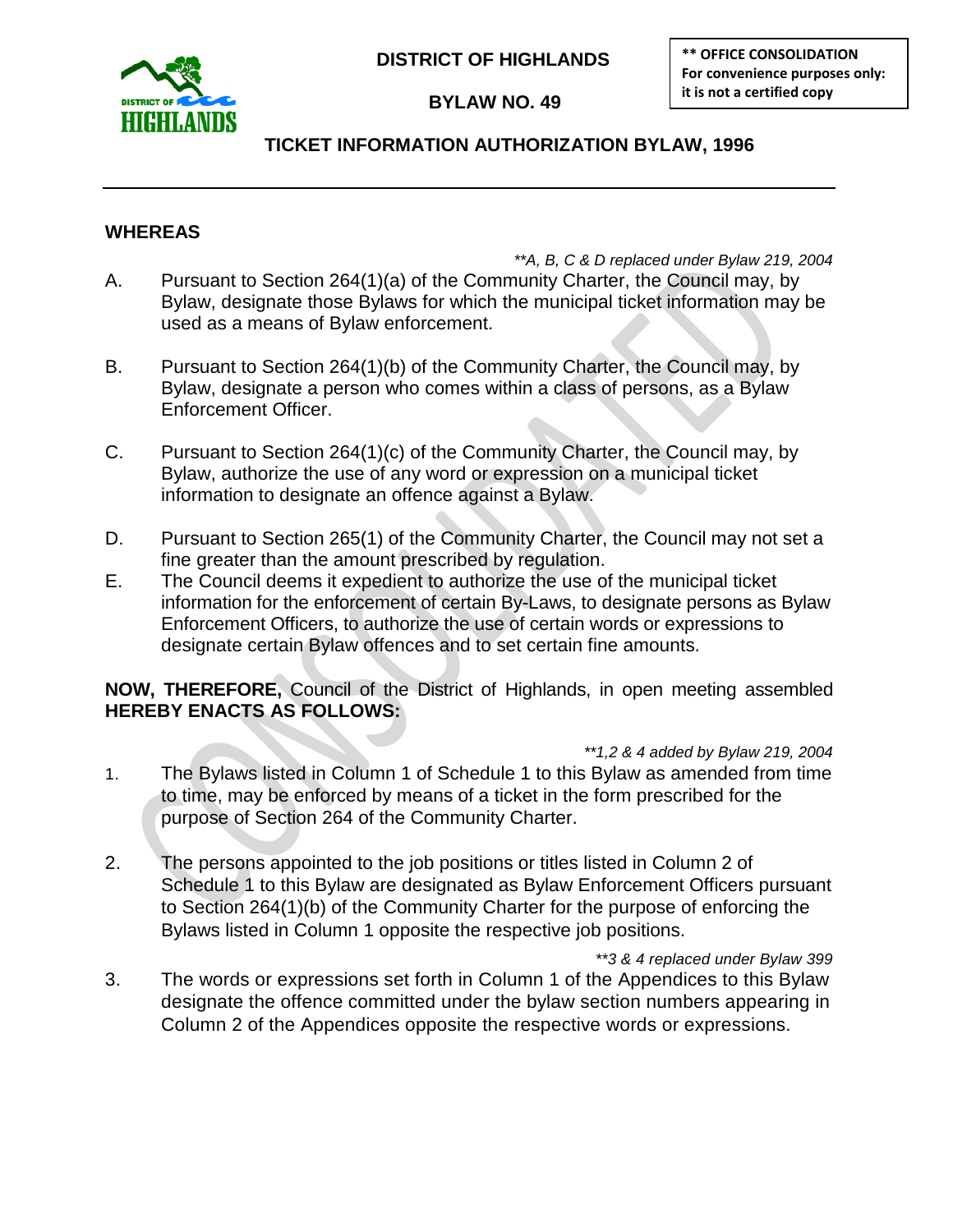- 5. This By-Law may be cited as "District of Highlands Ticket Information Authorization Bylaw No. 49, 1996".
- 6. This Bylaw shall take effect upon the date of its adoption.

| READ A FIRST TIME THIS 21 <sup>st</sup> DAY OF MAY, 1996  |  |                                      |
|-----------------------------------------------------------|--|--------------------------------------|
| READ A SECOND TIME THIS 21 <sup>st</sup> DAY OF MAY, 1996 |  |                                      |
| READ A THIRD TIME THIS 2 <sup>nd</sup> DAY OF JULY, 1996  |  |                                      |
| ADOPTED THIS                                              |  | 19 <sup>th</sup> DAY OF AUGUST, 1996 |

Original Signed Original Signed

MAYOR CLERK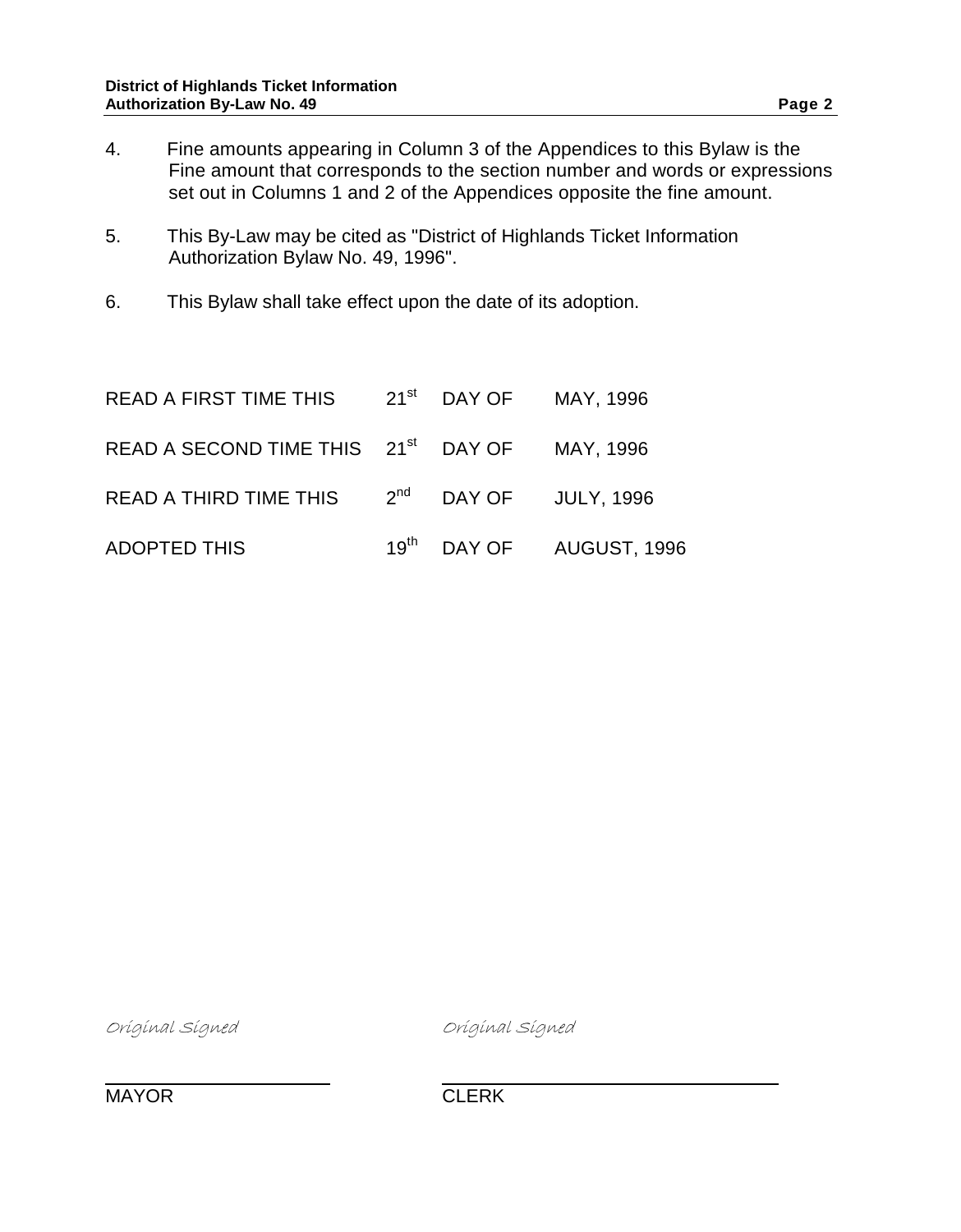# *SCHEDULE 1 TO BYLAW NO. 49*

| <b>APPENDIX</b> | <b>DESIGNATED BYLAW</b>                                                                          | <b>ENFORCED BY</b>                                                                                    |
|-----------------|--------------------------------------------------------------------------------------------------|-------------------------------------------------------------------------------------------------------|
| 1.              | "Highlands Zoning Bylaw, No.100, 1998"                                                           | <b>Bylaw Enforcement Officer</b>                                                                      |
| 2.              | Capital Regional District Bylaw No. 1987 "Unsightly Premises Bylaw No. 1, 1991"                  | <b>Bylaw Enforcement Officer</b>                                                                      |
| 3.              | "District of Highlands Building Regulation Bylaw No. 192, 2003"                                  | <b>Bylaw Enforcement Officer</b><br><b>Building Official</b>                                          |
| 4.              | Capital Regional District Bylaw No. 1465 "Animal Regulation and Impounding Bylaw No.<br>1, 1986" | <b>CRD Animal Control Officer</b>                                                                     |
| 5.              | Capital Regional District Bylaw No. 961 "Noise Suppression Bylaw, 1981                           | <b>Bylaw Enforcement Officer</b><br>Royal Canadian Mounted Police                                     |
| 6.              | District of Highlands Emergency Services Bylaw No. 264, 2005                                     | <b>Bylaw Enforcement Officer</b><br>Fire Chief and Deputy Fire Chief                                  |
| 7.              | District of Highlands Tree Management Bylaw No. 10, 1994                                         | <b>Bylaw Enforcement Officer</b>                                                                      |
| 8.              | District of Highlands Bylaw No. 300 to Regulate Roads and Traffic                                | <b>Bylaw Enforcement Officer</b><br>Royal Canadian Mounted Police                                     |
| 9.              | District of Highlands Blasting Bylaw No. 67, 1996                                                | <b>Bylaw Enforcement Officer</b>                                                                      |
| 10.             | District of Highlands Fireworks Regulation Bylaw No. 254, 2007                                   | <b>Bylaw Enforcement Officer</b>                                                                      |
| 11.             | District of Highlands Eagles Lake Park Management Control and Use Bylaw No. 337, 2012            | <b>Bylaw Enforcement Officer</b><br>Royal Canadian Mounted Police<br>Fire Chief and Deputy Fire Chief |
| 12.             | Soil Deposit and Removal Regulation and Fee Bylaw No. 341, 2012                                  | <b>Bylaw Enforcement Officer</b>                                                                      |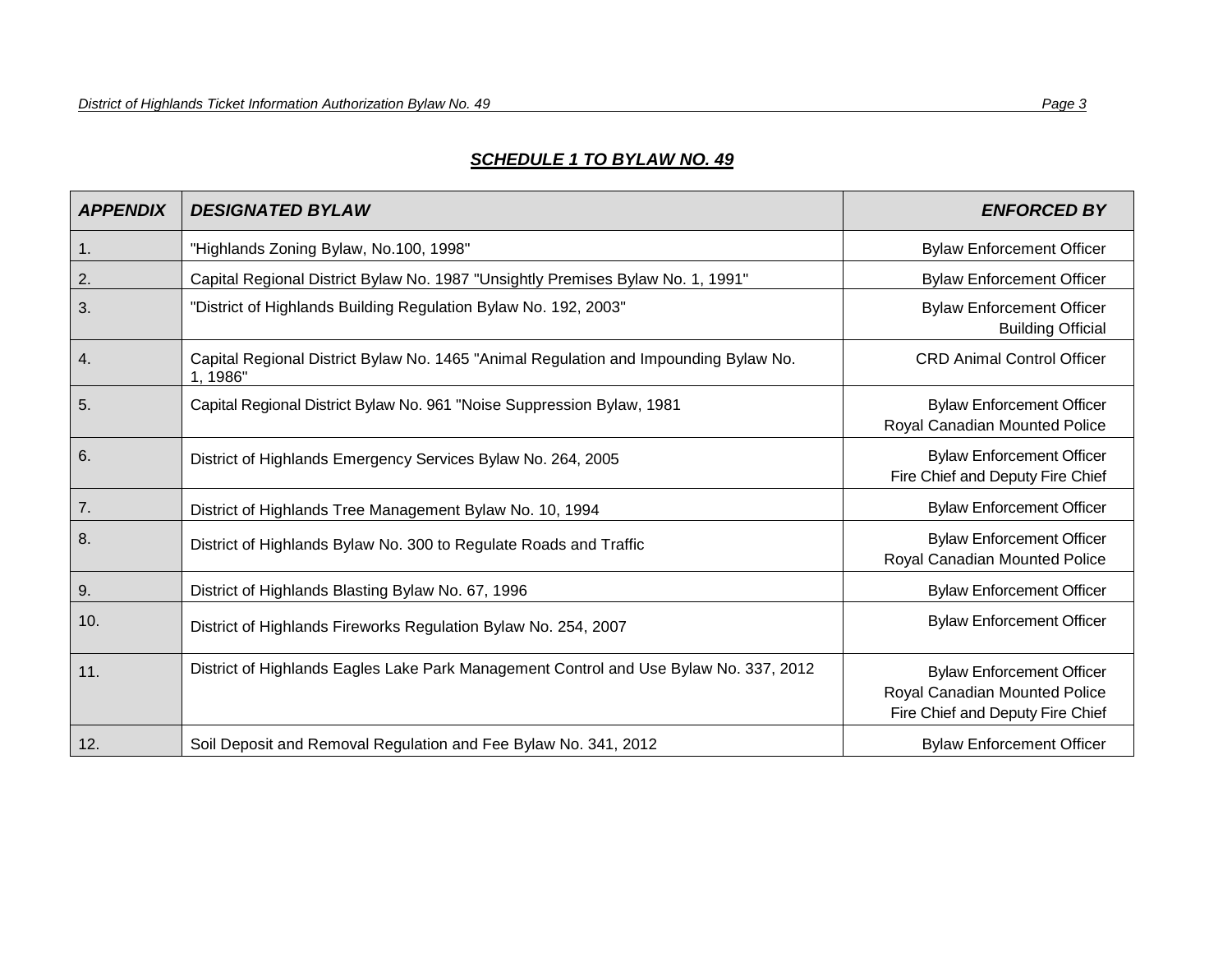# **HIGHLANDS ZONING BYLAW NO. 100, 1998**

# **WORDS OR EXPRESSIONS DESIGNATING OFFENCE SECTION FINE**

| 1.  |                                                                                       | \$200.00  |
|-----|---------------------------------------------------------------------------------------|-----------|
| 2.  |                                                                                       | \$200.00  |
| 3.  |                                                                                       | \$1000.00 |
| 4.  |                                                                                       | \$1000.00 |
| 5.  |                                                                                       | \$1000.00 |
| 6.  |                                                                                       | \$1000.00 |
| 7.  | Prohibited activity within 15 m of sea/lake/pond/wetland/watercourse3.3(2)            | \$1000.00 |
| 8.  | Prohibited storage within 15 m of sea/ lake/ pond/ wetland or watercourse 3.3(2)(a-s) | \$1000.00 |
| 9.  |                                                                                       | \$200.00  |
| 10. |                                                                                       | \$200.00  |
| 11. |                                                                                       | \$150.00  |
| 12. |                                                                                       | \$200.00  |
| 13. |                                                                                       | \$200.00  |
| 14. |                                                                                       | \$200.00  |
| 15. | Home Based Business - occupation not within dwelling unit 3.5(1)(c)                   | \$200.00  |
| 16. | Home Based Business - occupation not within accessory building3.5(1)(d)               | \$200.00  |
| 17. | Home Based Business - occupation exceeds maximum floor area 3.5(1)(e)                 | \$200.00  |
| 18. |                                                                                       | \$200.00  |
| 19. |                                                                                       | \$200.00  |
| 20. |                                                                                       | \$200.00  |
| 21. |                                                                                       | \$200.00  |
| 22. |                                                                                       | \$200.00  |
| 23. |                                                                                       | \$200.00  |
| 24. | Home Based Business - too many vehicles for repair 3.5(1)(l)                          | \$200.00  |
| 25. |                                                                                       | \$200.00  |
| 26. |                                                                                       | \$200.00  |
| 27. |                                                                                       | \$200.00  |
| 28. |                                                                                       | \$200.00  |
| 29. |                                                                                       | \$200.00  |
| 30. |                                                                                       | \$200.00  |
| 31. |                                                                                       | \$200.00  |
| 32. |                                                                                       | \$200.00  |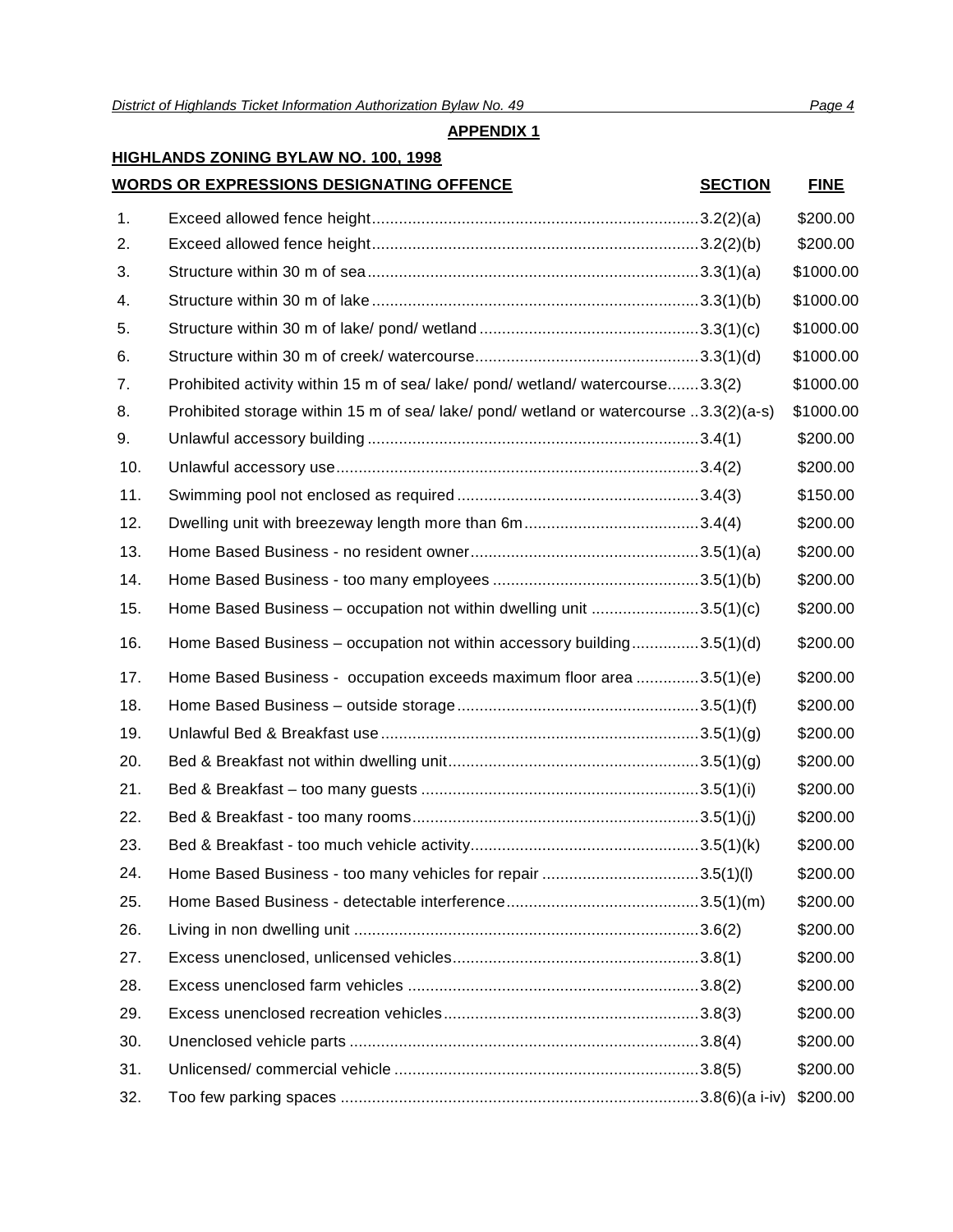**FINE** 

# **APPENDIX 1**

### **HIGHLANDS ZONING BYLAW NO. 100, 1998 WORDS OR EXPRESSIONS DESIGNATING OFFENCE**

| <b>SECTION</b> |
|----------------|
|----------------|

| 33. |                                                                            |          | \$200.00 |
|-----|----------------------------------------------------------------------------|----------|----------|
| 34. |                                                                            |          | \$200.00 |
| 35. |                                                                            |          | \$200.00 |
| 36. |                                                                            |          | \$200.00 |
| 37. |                                                                            |          | \$200.00 |
| 38. | Building/ structure within 7.5m of side lot line abutting highway 6.1.3(5) |          | \$200.00 |
| 39. |                                                                            |          | \$200.00 |
| 40. | Total floor area of all accessory buildings exceeds 325. sq. m  6.1.3(7)   |          | \$200.00 |
| 41. |                                                                            |          | \$200.00 |
| 42. |                                                                            |          | \$200.00 |
| 43. |                                                                            |          | \$200.00 |
| 44. |                                                                            |          | \$200.00 |
| 45. |                                                                            |          | \$200.00 |
| 46. |                                                                            |          | \$200.00 |
| 47. | Building/ structure within 7.5m of side lot line abutting highway 6.2.3(5) |          | \$200.00 |
| 48. |                                                                            |          | \$200.00 |
| 49. |                                                                            |          | \$200.00 |
| 50. |                                                                            |          | \$200.00 |
| 51. |                                                                            |          | \$200.00 |
| 52. |                                                                            |          | \$200.00 |
| 53. | Accessory building or structure higher than 6 m                            | 6.3.2(2) | \$200.00 |
| 54. |                                                                            |          | \$200.00 |
| 55. |                                                                            |          | \$200.00 |
| 56. | Building/structure within 7.5m of side lot line abutting highway 6.3.3(5)  |          | \$200.00 |
| 57. |                                                                            |          | \$200.00 |
| 58. |                                                                            |          | \$200.00 |
| 59. |                                                                            |          | \$200.00 |
| 60. |                                                                            |          | \$200.00 |
| 61  |                                                                            |          | \$200.00 |
| 62. |                                                                            |          | \$200.00 |
| 63. |                                                                            |          | \$200.00 |
| 64. |                                                                            |          | \$200.00 |
| 65. |                                                                            |          | \$200.00 |
| 66. |                                                                            |          | \$200.00 |
| 67. |                                                                            |          | \$200.00 |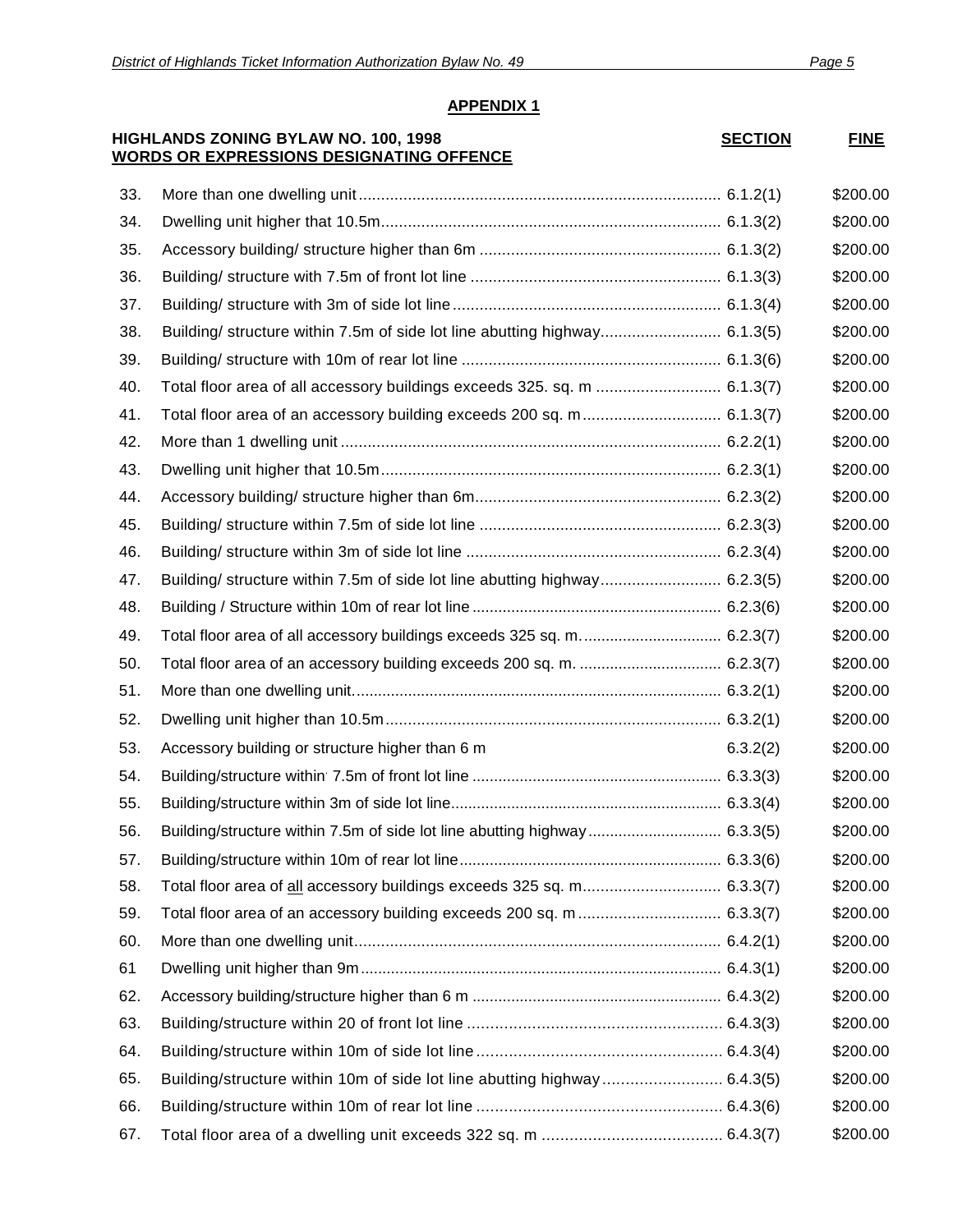|     | HIGHLANDS ZONING BYLAW NO. 100, 1998<br><b>WORDS OR EXPRESSIONS DESIGNATING OFFENCE</b> | <b>SECTION</b> | <b>FINE</b> |
|-----|-----------------------------------------------------------------------------------------|----------------|-------------|
| 68. | Total combined floor area of all accessory buildings exceeds 275 sq. m  6.4.3(8)        |                | \$200.00    |
| 69. | Total floor area of an accessory building exceeds 200 sq. m 6.4.3(8)                    |                | \$200.00    |
| 70. |                                                                                         |                | \$200.00    |
| 71. |                                                                                         |                | \$200.00    |
| 72. |                                                                                         |                | \$200.00    |
| 73. |                                                                                         |                | \$200.00    |
| 74. |                                                                                         |                | \$200.00    |
| 75. | Building/structure within 10m of side lot line abutting highway  6.5.3(5)               |                | \$200.00    |
| 76. |                                                                                         |                | \$200.00    |
| 77. |                                                                                         |                | \$200.00    |
| 78. | Total combined floor area of all accessory buildings exceeds 275 sq m  6.5.3(8)         |                | \$200.00    |
| 79. |                                                                                         |                | \$200.00    |
| 80. |                                                                                         |                | \$200.00    |
| 81. |                                                                                         |                | \$200.00    |
| 82. |                                                                                         |                | \$200.00    |
| 83. |                                                                                         |                | \$200.00    |
| 84. |                                                                                         |                | \$200.00    |
| 85. |                                                                                         |                | \$200.00    |
| 86. |                                                                                         |                | \$200.00    |
| 87. |                                                                                         |                | \$200.00    |
| 88. |                                                                                         |                | \$200.00    |
| 89. |                                                                                         |                | \$200.00    |
| 90. |                                                                                         |                | \$200.00    |
| 91. |                                                                                         |                | \$200.00    |
| 92. |                                                                                         |                | \$200.00    |
| 93. |                                                                                         |                | \$200.00    |
| 94. |                                                                                         |                | \$200.00    |
| 95. |                                                                                         |                | \$200.00    |
| 96. |                                                                                         |                | \$200.00    |
| 97. |                                                                                         |                | \$200.00    |
| 98. |                                                                                         |                | \$200.00    |
| 99. |                                                                                         |                | \$200.00    |
|     |                                                                                         |                | \$200.00    |
|     | 101. Total floor area of all accessory buildings exceeds 275 sq. m  7.2.3(8)            |                | \$200.00    |
|     | 102. Total floor area of a single accessory building exceeds 200 sq. m  7.2.3(8)        |                | \$200.00    |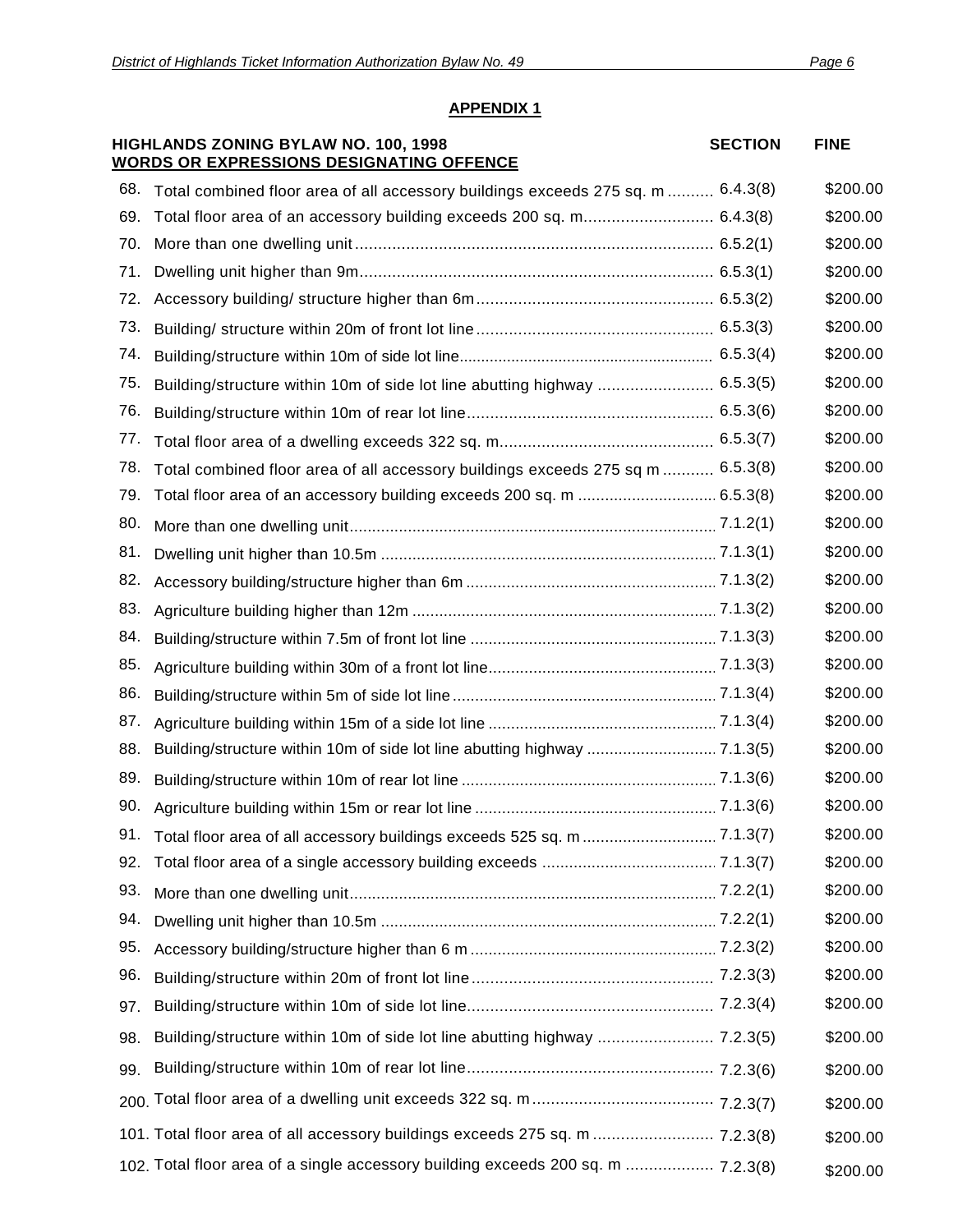# **HIGHLANDS ZONING BYLAW NO. 100, 1998 WORDS OR EXPRESSIONS DESIGNATING OFFENCE SECTION FINE** 130. Total floor area of a single accessory building exceeds 300 sq.m ………….. 7.3A.3(7) \$200.00 131. More than one dwelling unit……………………………………………………….. 7.4.2(1) \$200.00 132. Dwelling unit higher that 10.5m…………………………………………………….7.4.3(1) \$200.00 103. More than one dwelling unit.........................................................................7.3.2(1) \$200.00 104. Dwelling unit higher than 10.5m...................................................................7.3.3(1) \$200.00 105. Accessory building/structure higher than 6m................................................7.3.3(2) \$200.00 106. Agricultural building higher than 12m...........................................................7.3.3(2) \$200.00 107. Building/structure within 7.5m of front lot line...............................................7.3.3(3) \$200.00 108. Agricultural building within 30m of a front lot line .........................................7.3.3(3) \$200.00 109. Building/structure within 5m of side lot line ..................................................7.3.3(4) \$200.00 110. Agricultural building within 15m of side lot line.............................................7.3.3(4) \$200.00 111. Building/structure within 10m of side lot line abutting highway .....................7.3.3(5) \$200.00 112. Building/structure within 10m of rear lot line ....................................................7.3.3(6) \$200.00 113. Agricultural building within 15m of rear lot line ................................................7.3.3(6) \$200.00 114. Total floor area of all accessory buildings exceeds 525 sq. m.........................7.3.3(7) \$200.00 115. Total floor area of a single accessory building exceeds 300 sq. m ..................7.3.3(7) \$200.00 116. More than one dwelling unit.............................................................................7.3A.2(1) \$200.00 117. Dwelling unit higher than I0.5m .......................................................................7.3A.3(1) \$200.00 118. Accessory building/structure higher than 6m ...................................................7.3A.3(2) \$200.00 119. Building/structure within 7.5m of front lot line ..................................................7.3A.3(3) \$200.00 120. Agricultural building within 30m of front lot line................................................7.3A.3(3) \$200.00 121. Kennel building within 90m of front lot line ......................................................7.3A.3(3) \$200.00 122. Building or structure within 5m of side lot line..................................................7.3A.3(4) \$200.00 123. Agricultural building within 15m of side lot line ................................................7.3A.3(4) \$200.00 124. Kennel building within 30m of side lot line .......................................................7.3A.3(4) \$200.00 125. Building within 10m of side lot line abutting highway .......................................7.3A.3(5) \$200.00 126. Kennel within .30 m of side lot line abutting highway.......................................7.3A.3(5) \$200.00 127. Building/structure within 10m of rear lot line ....................................................7.3A.3(6) \$200.00 128. Agricultural building within 15m of rear lot line ................................................7.3A.3(6) \$200.00 129. Total floor area of all accessory buildings exceeds 525 sq. m......................... 7.3A.3(7) \$200.00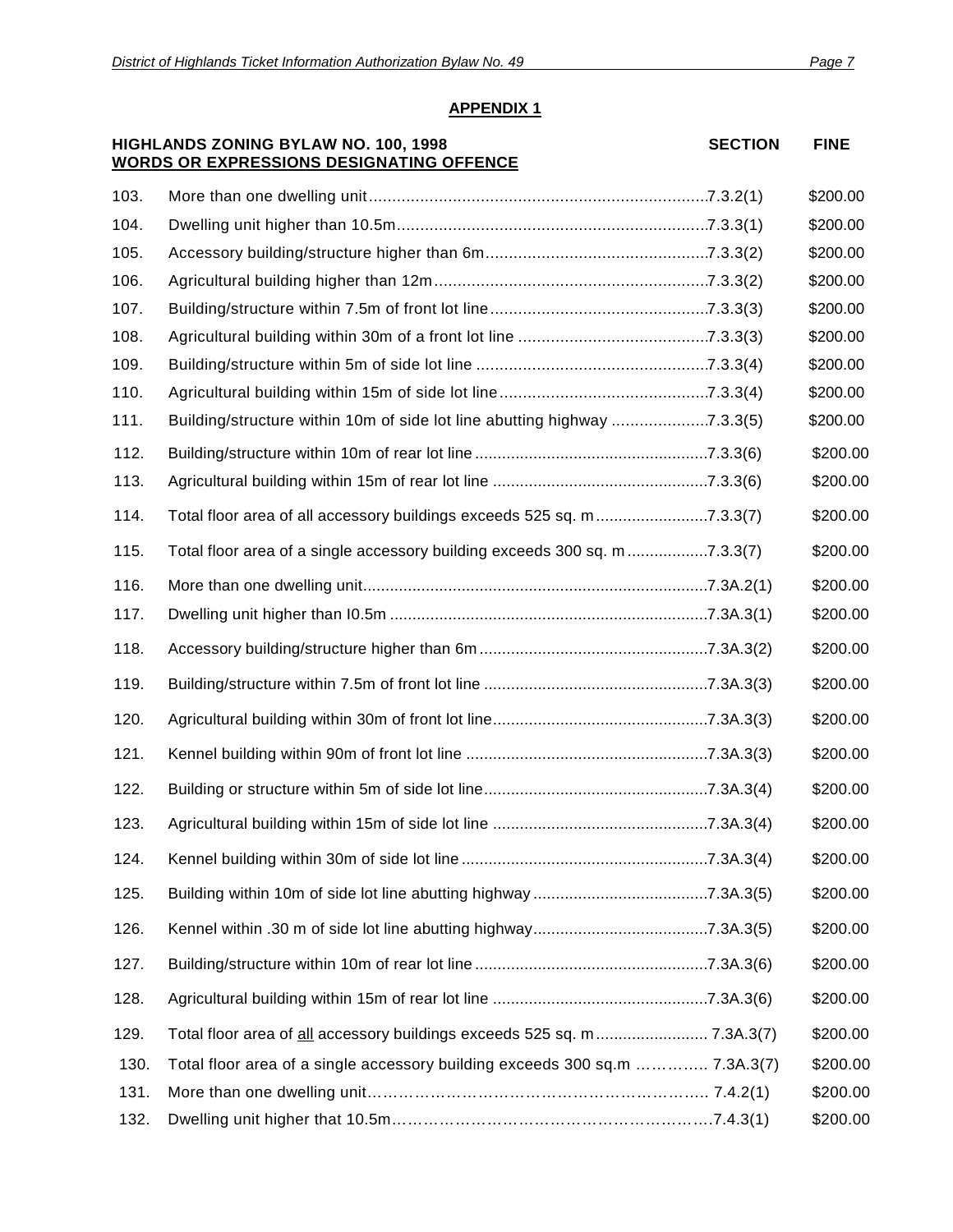|      | HIGHLANDS ZONING BYLAW NO. 100, 1998<br><b>WORDS OR EXPRESSIONS DESIGNATING OFFENCE</b> | <b>SECTION</b> | <b>FINE</b> |
|------|-----------------------------------------------------------------------------------------|----------------|-------------|
| 133. |                                                                                         |                | \$200.00    |
| 134. |                                                                                         |                | \$200.00    |
| 135. |                                                                                         |                | \$200.00    |
| 136. |                                                                                         |                | \$200.00    |
| 137. |                                                                                         |                | \$200.00    |
| 138. |                                                                                         |                | \$200.00    |
| 139. | Building/structure within 10m of side lot line abutting highway 7.4.3(5)                |                | \$200.00    |
| 140. |                                                                                         |                | \$200.00    |
| 141. |                                                                                         |                | \$200.00    |
| 142. | Total floor area of all accessory buildings exceeds 525 sq.m 7.4.3(7)                   |                | \$200.00    |
| 143. | Total floor area of a single accessory building exceeds 300 sq. m7.4.3(7)               |                | \$200.00    |
| 144. |                                                                                         |                | \$200.00    |
| 145. |                                                                                         |                | \$200.00    |
| 146. |                                                                                         |                | \$200.00    |
| 147. |                                                                                         |                | \$200.00    |
| 148. |                                                                                         |                | \$200.00    |
| 149. |                                                                                         |                | \$200.00    |
| 150. |                                                                                         |                | \$200.00    |
| 151. |                                                                                         |                | \$200.00    |
| 152. | Building/structure within 10m of side lot line abutting highway 8.1.3(5)                |                | \$200.00    |
| 153. |                                                                                         |                | \$200.00    |
| 154. |                                                                                         |                | \$200.00    |
| 155. | Total floor area of all accessory buildings exceeds 525 sq. m8.1.3(7)                   |                | \$200.00    |
| 156. |                                                                                         |                | \$200.00    |
| 157. |                                                                                         |                | \$200.00    |
| 158. |                                                                                         |                | \$200.00    |
| 159. |                                                                                         |                | \$200.00    |
| 160. |                                                                                         |                | \$200.00    |
| 161. |                                                                                         |                | \$200.00    |
| 162. |                                                                                         |                | \$200.00    |
| 163. |                                                                                         |                | \$200.00    |
| 164. |                                                                                         |                | \$200.00    |
| 165. | Building / structure within 10m of side lot line abutting highway 8.2.3(5)              |                | \$200.00    |
| 166. |                                                                                         |                | \$200.00    |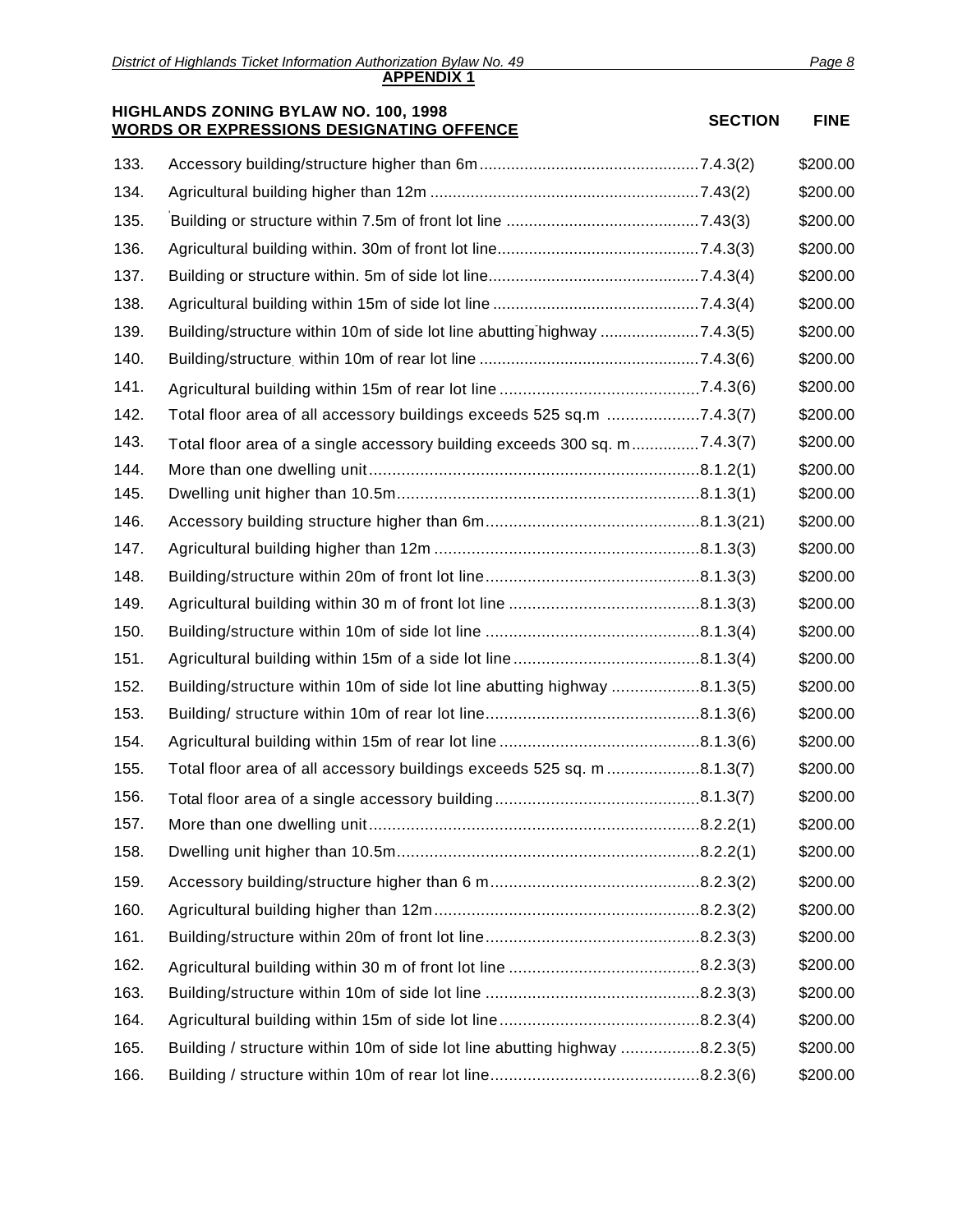|      | District of Highlands Ticket Information Authorization Bylaw No. 49        |                | Page 9      |
|------|----------------------------------------------------------------------------|----------------|-------------|
|      | <b>APPENDIX 1</b><br>HIGHLANDS ZONING BYLAW NO. 100, 1998                  |                |             |
|      | <b>WORDS OR EXPRESSIONS DESIGNATING OFFENCE</b>                            | <b>SECTION</b> | <b>FINE</b> |
| 167. |                                                                            |                | \$200.00    |
| 168. | Total floor area of all accessory buildings exceeds 525 sq. m8.2.3(7)      |                | \$200.00    |
| 169. | Total floor area of a single accessory building exceeds 300 sq. m8.2.3(7)  |                | \$200.00    |
| 170. |                                                                            |                | \$200.00    |
| 171. |                                                                            |                | \$200.00    |
| 172. |                                                                            |                | \$200.00    |
| 173. | Building/structure within 10m of side lot line abutting highway 9.1.2(5)   |                | \$200.00    |
| 174. |                                                                            |                | \$200.00    |
| 175. |                                                                            |                | \$200.00    |
| 176. | Total floor area of all buildings on a lot exceeds 75 sq. m 9.1.2(8)       |                | \$200.00    |
| 177. |                                                                            |                | \$200.00    |
| 178. |                                                                            |                | \$200.00    |
| 179. |                                                                            |                | \$200.00    |
| 180. | Building/structure within 10m of side lot line abutting highway 9.2.2(5)   |                | \$200.00    |
| 181. |                                                                            |                | \$200.00    |
| 182. |                                                                            |                | \$200.00    |
| 183. | Total floor area of all buildings on a lot exceeds 600 sq. m 9.2.2(8)      |                | \$200.00    |
| 184. |                                                                            |                | \$200.00    |
| 185. |                                                                            |                | \$200.00    |
| 186. |                                                                            |                | \$200.00    |
| 187. |                                                                            |                | \$200.00    |
| 188. |                                                                            |                | \$200.00    |
| 189. | Building / structure within 10m of side lot line abutting highway 9.3.3(5) |                | \$200.00    |
| 190. |                                                                            |                | \$200.00    |
| 191. |                                                                            |                | \$200.00    |
| 192. |                                                                            |                | \$200.00    |
| 193. |                                                                            |                | \$200.00    |
| 194. |                                                                            |                | \$200.00    |
| 195. | Unenclosed storage higher that 3.5m within 30 m of a lot line11.2.3(3)     |                | \$200.00    |
| 196. |                                                                            |                | \$200.00    |
| 197. |                                                                            |                | \$200.00    |
| 198. | Building/ structure within 10m of side lot line abutting highway 11.1.3(6) |                | \$200.00    |
| 199. |                                                                            |                | \$200.00    |
| 200. | Total floor area of all buildings exceeds 2000 sq. m11.1.3(8)              |                | \$200.00    |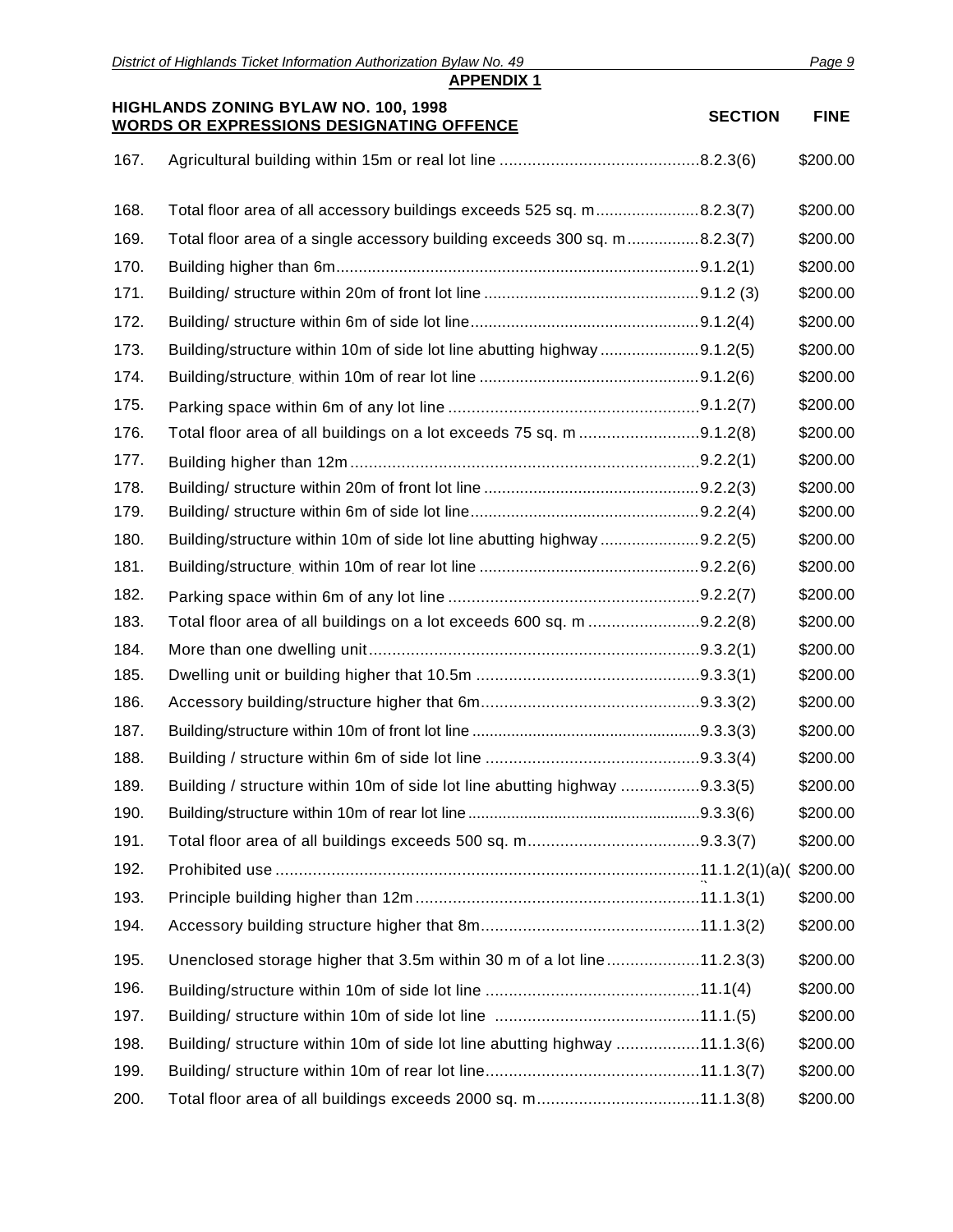# **CAPITAL REGIONAL DISTRICT UNSIGHTLY PREMISES BYLAW NO. 1, 1991 WORDS OR EXPRESSIONS DESIGNATING OFFENCE**

|  | <b>SECTION</b> | <b>FINE</b> |
|--|----------------|-------------|
|  |                | \$200.00    |
|  |                | \$200.00    |
|  |                | \$200.00    |
|  |                | \$200.00    |
|  |                | \$200.00    |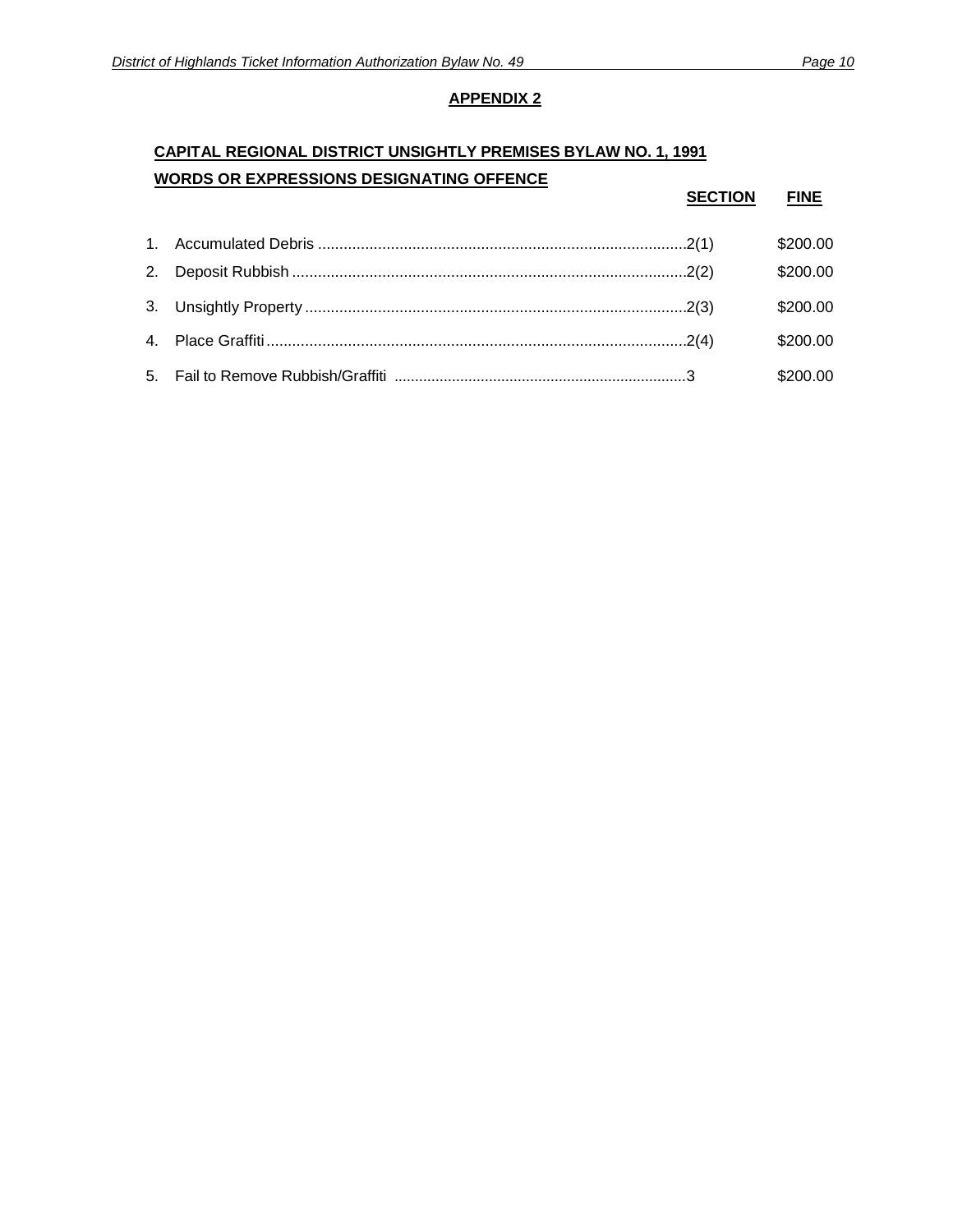# **DISTRICT OF HIGHLANDS BUILDING REGULATION BYLAW NO. 192, 2003 WORDS OR EXPRESSIONS DESIGNATING OFFENCE**

|    | <b>SECTION</b> | <b>FINE</b> |
|----|----------------|-------------|
| 1. |                | \$200.00    |
| 2. |                | \$200.00    |
| 3. |                | \$200.00    |
| 4. |                | \$200.00    |
| 5. |                | \$200.00    |
| 6. |                | \$200.00    |
| 7. |                | \$1000.00   |
| 8. |                | \$200.00    |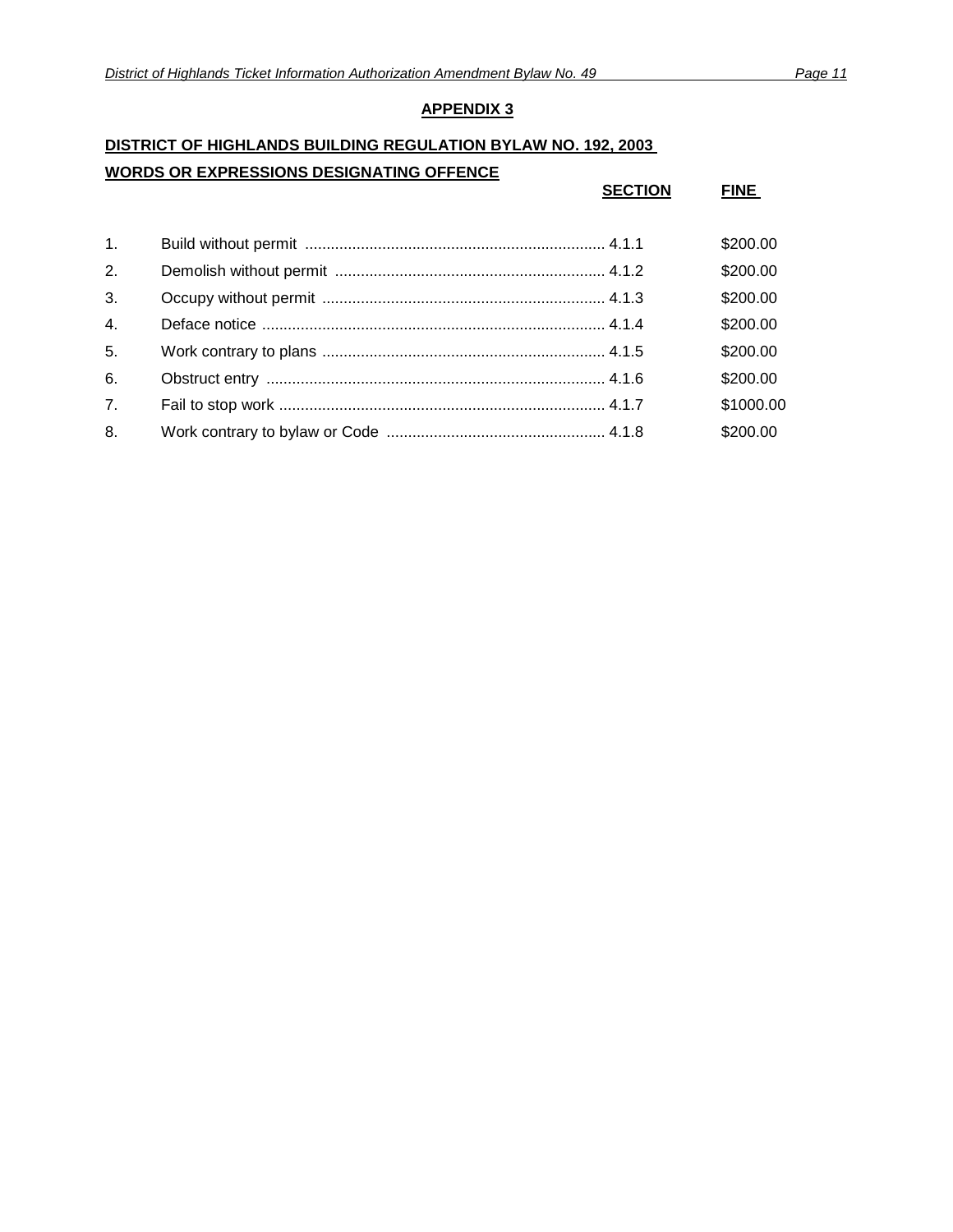### **CAPITAL REGIONAL DISTRICT ANIMAL REGULATION AND IMPOUNDING BYLAW NO. 1, 1986**

# **WORDS OR EXPRESSIONS DESIGNATING OFFENCE SECTION FINE**

1. No dog licence.................................................................................................... 3 \$ 50.00 2. No licence tag on dog......................................................................................... 7 \$ 50.00 3. Animal at large.................................................................................................... 24(1) \$ 75.00 4. Vicious dog not muzzled and on leash............................................................... 24 (2) \$150.00 5. Bitch in heat not confined ................................................................... 25 \$ 75.00 6. Noisy dog............................................................................................................ 26(1) \$200.00 7. Maltreated animal............................................................................................... 27(a) \$200.00 8. Unsanitary pen/enclosure................................................................................... 27(c) \$200.00 9. Animal on beach................................................................................................. 29 \$ 50.00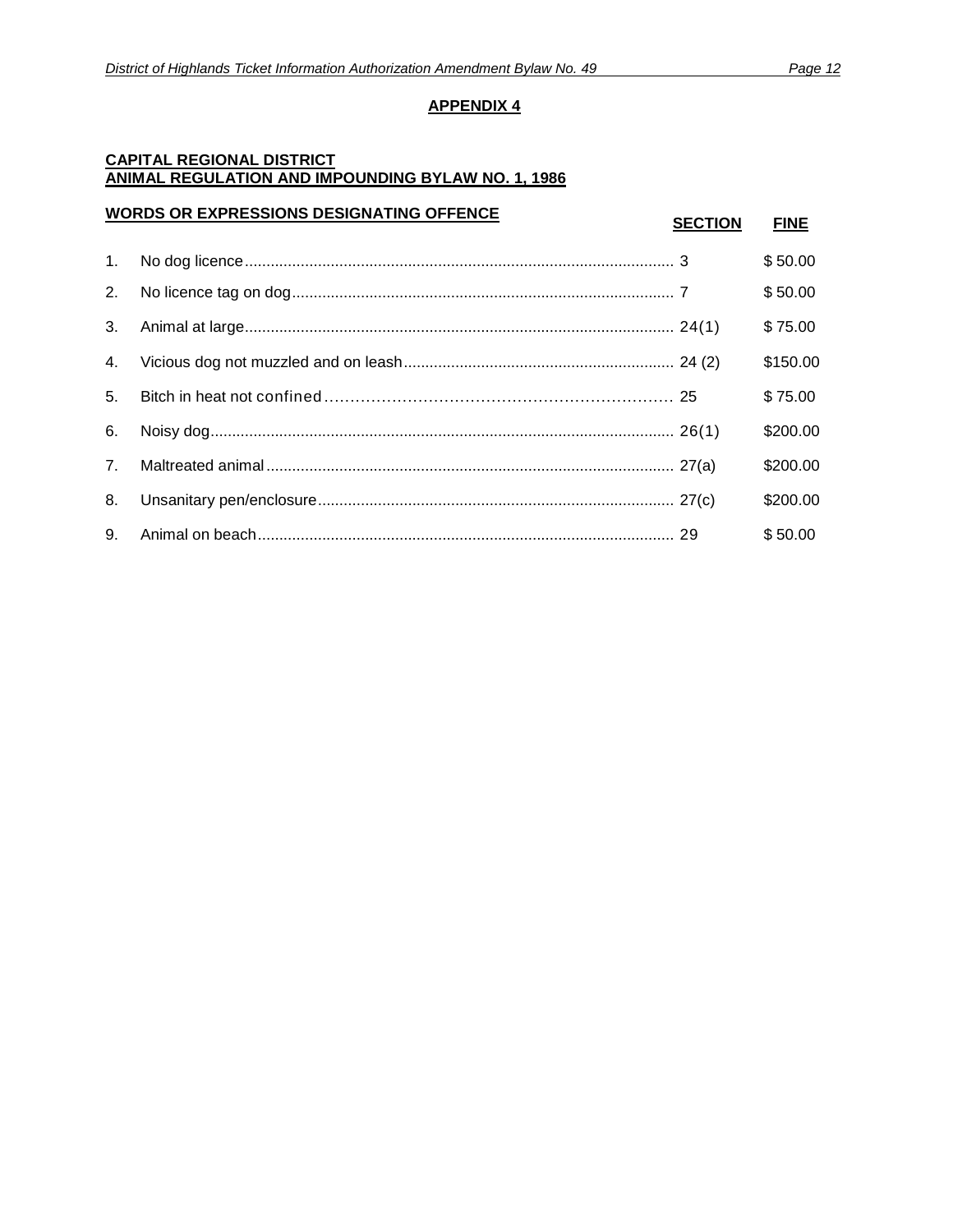# **CAPITAL REGIONAL DISTRICT NOISE SUPPRESSION BYLAW, 1981 WORDS OR EXPRESSIONS DESIGNATING OFFENCE**

```
SECTION FINE
```

| 1.             |      | \$200.00 |
|----------------|------|----------|
| 2 <sup>1</sup> |      | \$200.00 |
| 3.             | 3(1) | \$200.00 |
| $4_{\cdot}$    | 3(3) | \$200.00 |
| 5.             | 3(4) | \$200.00 |
| 6.             | 3(5) | \$200.00 |
| $7^{\circ}$    | 3(6) | \$200.00 |
|                |      |          |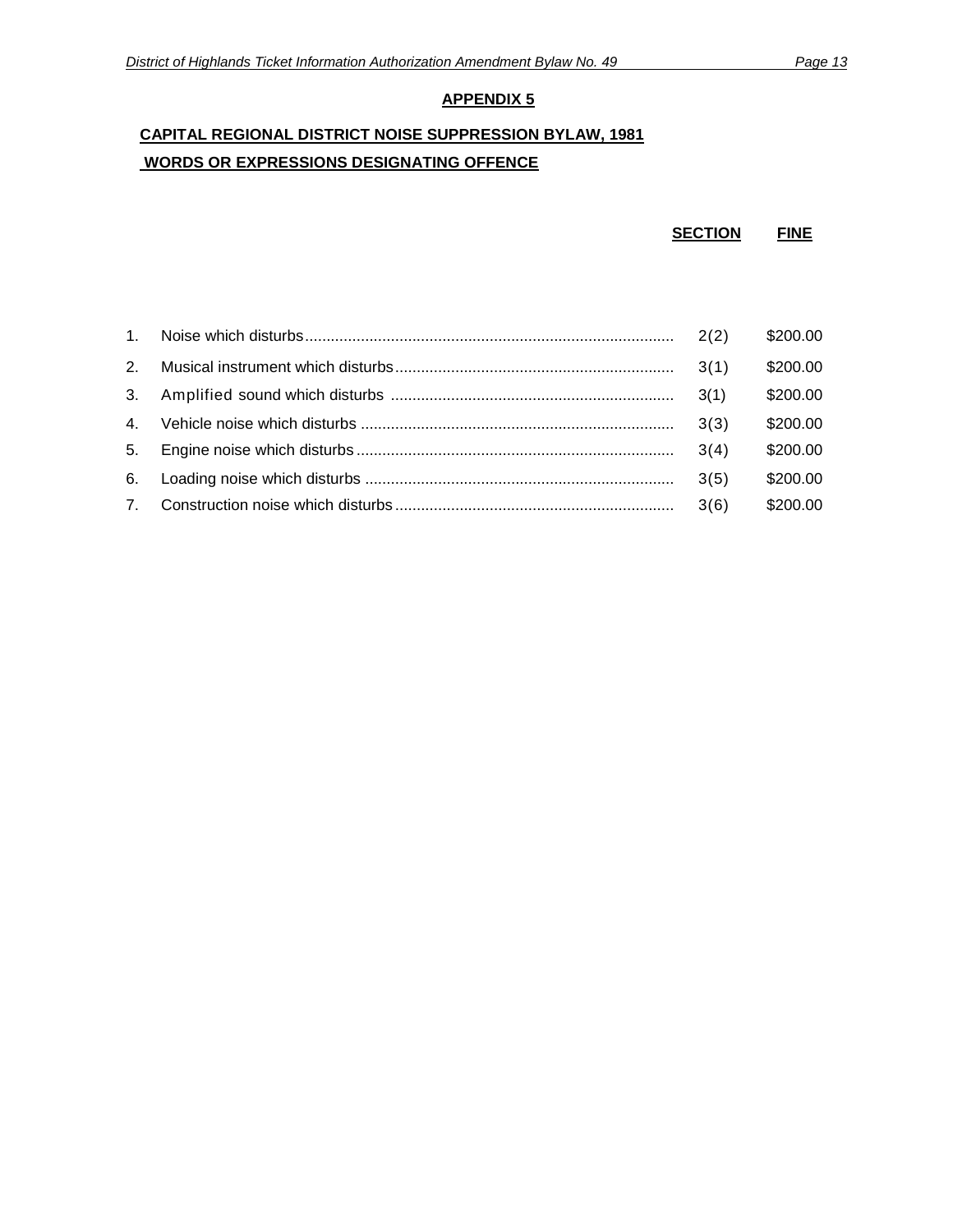|                | DISTRICT OF HIGHLANDS FIRE SERVICES BYLAW NO. 264, 2010                 | <b>SECTION</b> | <b>FINE</b> |  |
|----------------|-------------------------------------------------------------------------|----------------|-------------|--|
|                | <b>WORDS OR EXPRESSIONS DESIGNATING OFFENCE</b>                         |                |             |  |
| 1.             |                                                                         | 9(a)           | \$500.00    |  |
| 2.             | Fail to have adult in charge and in attendance, or sufficient tools and | 9(c)           | \$200.00    |  |
| 4.             |                                                                         | 9(d)           | \$200.00    |  |
| 5.             |                                                                         | 9(e)           | \$200.00    |  |
| 6.             |                                                                         | 9(g)           | \$200.00    |  |
| 7 <sub>1</sub> |                                                                         | 12             | \$200.00    |  |
| 8.             |                                                                         | 13(a)          | \$200.00    |  |
| 9.             |                                                                         | 13(b)          | \$200.00    |  |
| 10.            |                                                                         | 13(c)          | \$200.00    |  |
| 11.            | Park within 15 metres of fire hydrant/ stand pipe                       | 13(d)          | \$200.00    |  |
| 12.            |                                                                         | 13(e)          | \$200.00    |  |
| 13.            |                                                                         | 13(f)          | \$200.00    |  |
| 14.            |                                                                         | 13(g)          | \$200.00    |  |
| 15.            |                                                                         | 13(g)(i)       | \$200.00    |  |
| 16.            |                                                                         | 13(h)          | \$200.00    |  |
| 17.            |                                                                         | 13(i)          | \$200.00    |  |
| 18.            | Obstruct, hinder, delay fire apparatus/ vehicle/ equipment              | 13(k)          | \$200.00    |  |
| 19.            |                                                                         | 13(l)          | \$200.00    |  |
| 20.            |                                                                         | $14$ (ai-avi)  | \$200.00    |  |
| 21.            |                                                                         | 15(a)          | \$200.00    |  |
| 22.            |                                                                         | 16(a)          | \$200.00    |  |
| 23.            |                                                                         | 19(a)          | \$200.00    |  |
| 24.            | Prevent entry onto premises for which a fire alarm has been received    | 19(c)          | \$200.00    |  |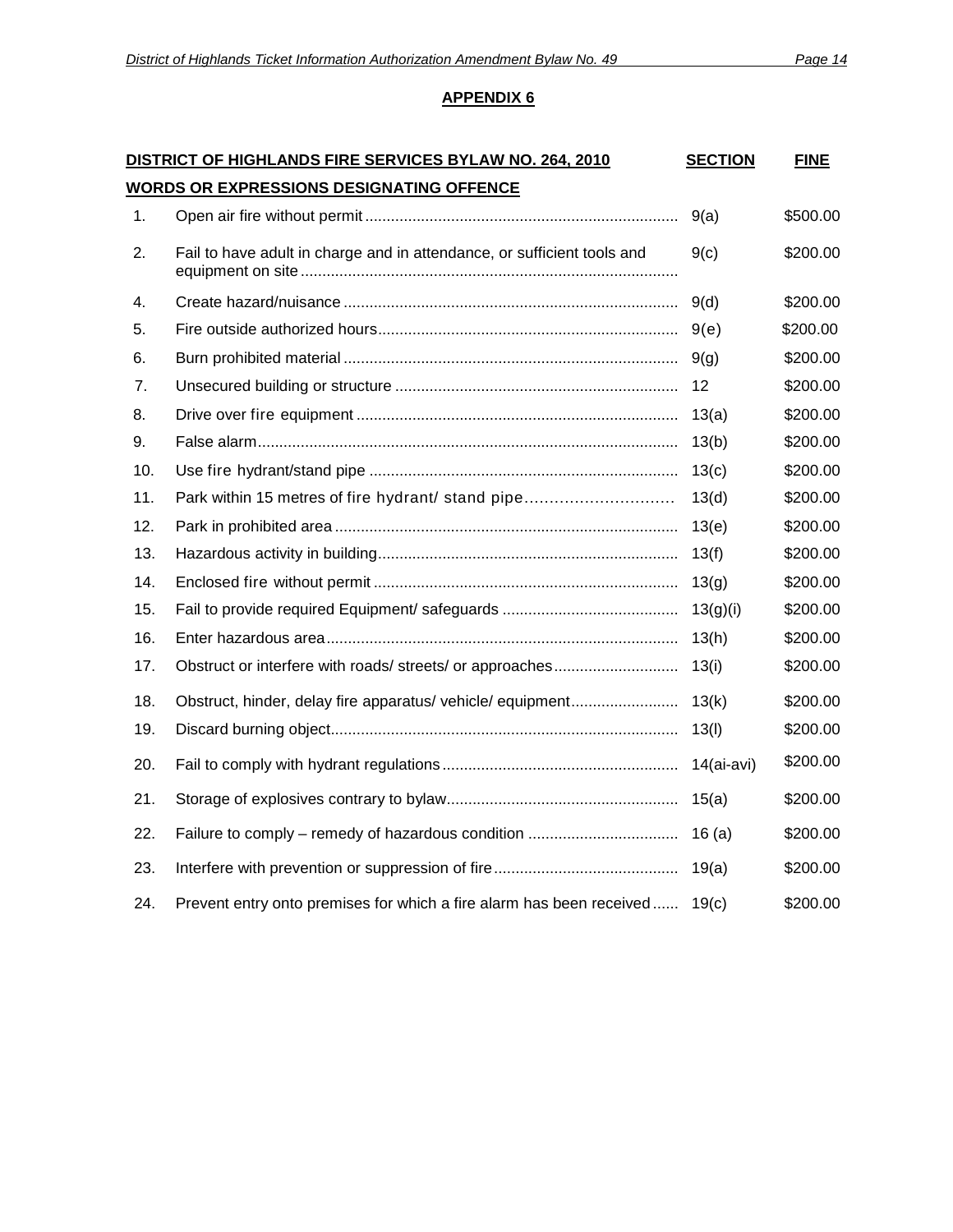### **DISTRICT OF HIGHLANDS TREE MANAGEMENT BYLAW NO. 10, 1994**

| <b>WORDS OR EXPRESSIONS DESIGNATING OFFENCE</b> |
|-------------------------------------------------|
|-------------------------------------------------|

**WORDS OR EXPRESSIONS DESIGNATING OFFENCE SECTION FINE**

| $\mathbf{1}$ . | 3(a)     | \$200.00  |
|----------------|----------|-----------|
| 2.             | 3(b)     | \$1000.00 |
| 3.             | 3(c)     | \$1000.00 |
| 4.             | 3(d)(i)  | \$500.00  |
| 5.             | 3(e)(i)  | \$200.00  |
| 6.             | 3(e)(ii) | \$1000.00 |
| 7 <sub>1</sub> | 5        | \$1000.00 |
| 8.             | 6        | \$1000.00 |
| 9.             | 7(a)     | \$200.00  |
| 10.            | 7(b)     | \$200.00  |
| 11.            | 16(b)    | \$200.00  |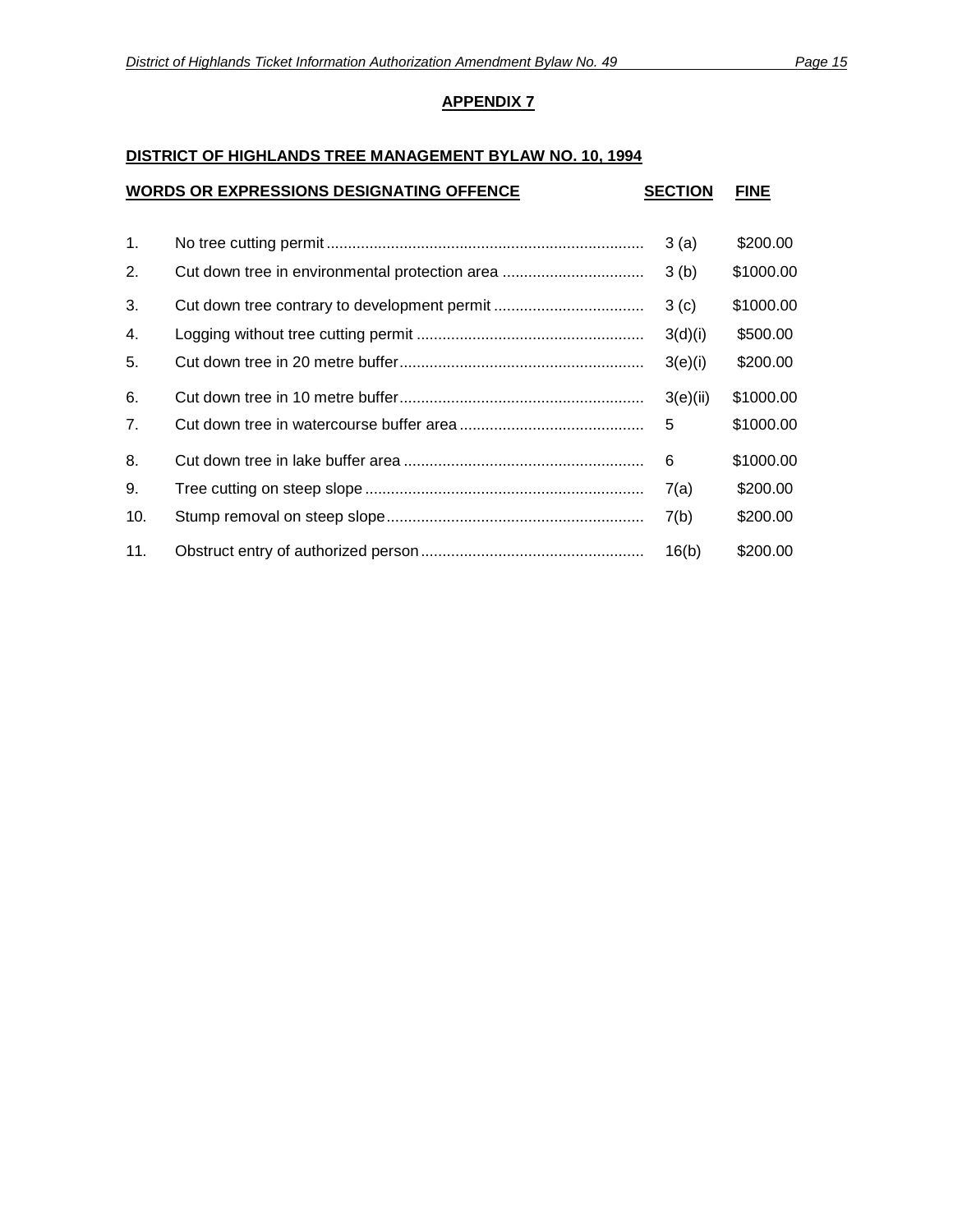# **DISTRICT OF HIGHLANDS BYLAW NO. 300 TO REGULATE ROADS AND TRAFFIC WORDS OR EXPRESSIONS DESIGNATING OFFENSE**

|     |                                                                  | <b>SECTION</b> | <b>FINE</b> |
|-----|------------------------------------------------------------------|----------------|-------------|
|     |                                                                  |                |             |
| 1.  |                                                                  | 2.03           | \$200.00    |
| 2.  |                                                                  | 2.06           | \$200.00    |
| 3.  |                                                                  | 2.07           | \$200.00    |
| 4.  |                                                                  | 2.08           | \$200.00    |
| 5.  |                                                                  | 3.01           | \$200.00    |
| 6.  | Fail to obey direction of police officer/ fire department member | 4.02           | \$200.00    |
| 7.  |                                                                  | 4.03           | \$200.00    |
| 8.  |                                                                  | 5.04           | \$50.00     |
| 9.  |                                                                  | 5.05           | \$50.00     |
| 10. |                                                                  | 5.06           | \$25.00     |
| 11. |                                                                  | 5.09           | \$25.00     |
| 12. |                                                                  | 5.10(a)        | \$50.00     |
| 13. |                                                                  | 5.10(b)        | \$50.00     |
| 14. |                                                                  | 5.11           | \$50.00     |
| 15. |                                                                  | 5.12(a)        | \$50.00     |
| 16. |                                                                  | 5.12(b)        | \$25.00     |
| 17. |                                                                  | 5.12(c)        | \$50.00     |
| 18. |                                                                  | 5.12(d)        | \$50.00     |
| 19. |                                                                  | 5.12(e)        | \$50.00     |
| 20. |                                                                  | 5.12(f)        | \$50.00     |
| 21. |                                                                  | 5.12(g)(i)     | \$50.00     |
| 22. |                                                                  | 5.12(g)(ii)    | \$50.00     |
| 23. |                                                                  | 5.12(h)        | \$50.00     |
| 24. |                                                                  | 5.12(i)        | \$50.00     |
| 25. |                                                                  | 5.12(j)        | \$50.00     |
| 26. |                                                                  | 5.12(k)        | \$50.00     |
| 27. |                                                                  | 5.12(l)        | \$50.00     |
| 28. |                                                                  | 5.12(m)        | \$50.00     |
| 29. |                                                                  | 5.16           | \$75.00     |
| 30. |                                                                  | 5.17           | \$200.00    |
| 31. |                                                                  | 6.01           | \$500.00    |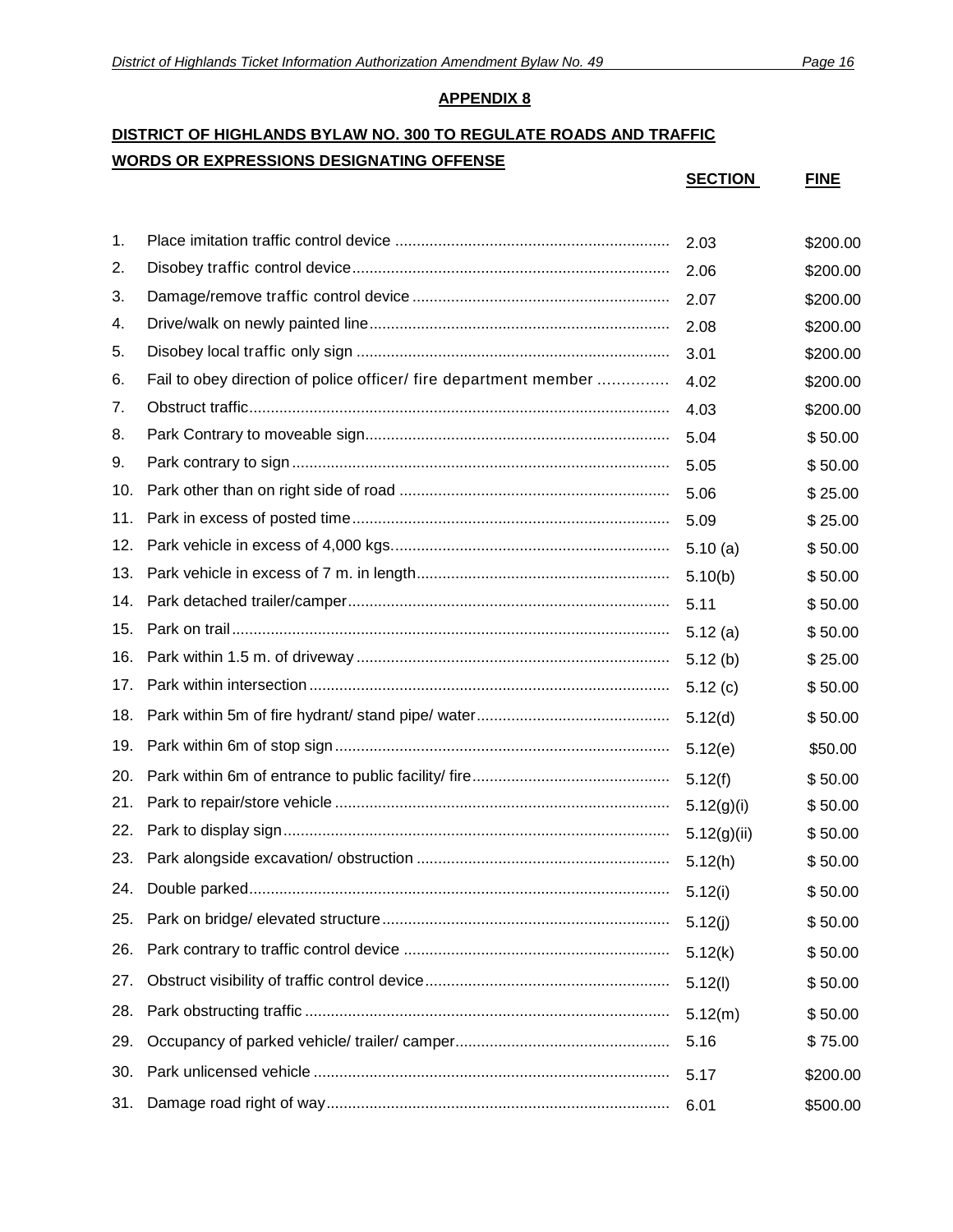# **DISTRICT OF HIGHLANDS BYLAW NO. 300 TO REGULATE ROADS AND TRAFFIC WORDS OR EXPRESSIONS DESIGNATING OFFENSE**

**SECTION FINE**

| 32. |                                                                                    | \$200.00 |
|-----|------------------------------------------------------------------------------------|----------|
| 33. |                                                                                    | \$200.00 |
| 34. | No permit to occupy road right-of-way for building construction/ repair/ demo 6.05 | \$200.00 |
| 35. |                                                                                    | \$200.00 |
| 36. |                                                                                    | \$200.00 |
| 37. |                                                                                    | \$200.00 |
| 38. |                                                                                    | \$200.00 |
| 39. |                                                                                    | \$200.00 |
| 40. |                                                                                    | \$200.00 |
| 41. |                                                                                    | \$200.00 |
| 42. |                                                                                    | \$200.00 |
| 43. | Place wood/bricks/blocks/rock/stones/debris on road right of way 6.14              | \$200.00 |
| 44. |                                                                                    | \$200.00 |
| 45. | Wood/ coal deposited on road right of way in excess of 24 hours  6.16              | \$200.00 |
| 46. | Deposit wood/ coal on road right of way creating obstruction  6.17                 | \$200.00 |
| 47. |                                                                                    | \$200.00 |
| 48. | Remove material from road right of way/ park/ public property without permit 6.19  | \$200.00 |
| 49. |                                                                                    | \$200.00 |
| 50. |                                                                                    | \$200.00 |
| 51. |                                                                                    | \$200.00 |
| 52. |                                                                                    | \$200.00 |
| 53. |                                                                                    | \$200.00 |
| 54. |                                                                                    | \$200.00 |
| 55. |                                                                                    | \$200.00 |
| 56. |                                                                                    | \$200.00 |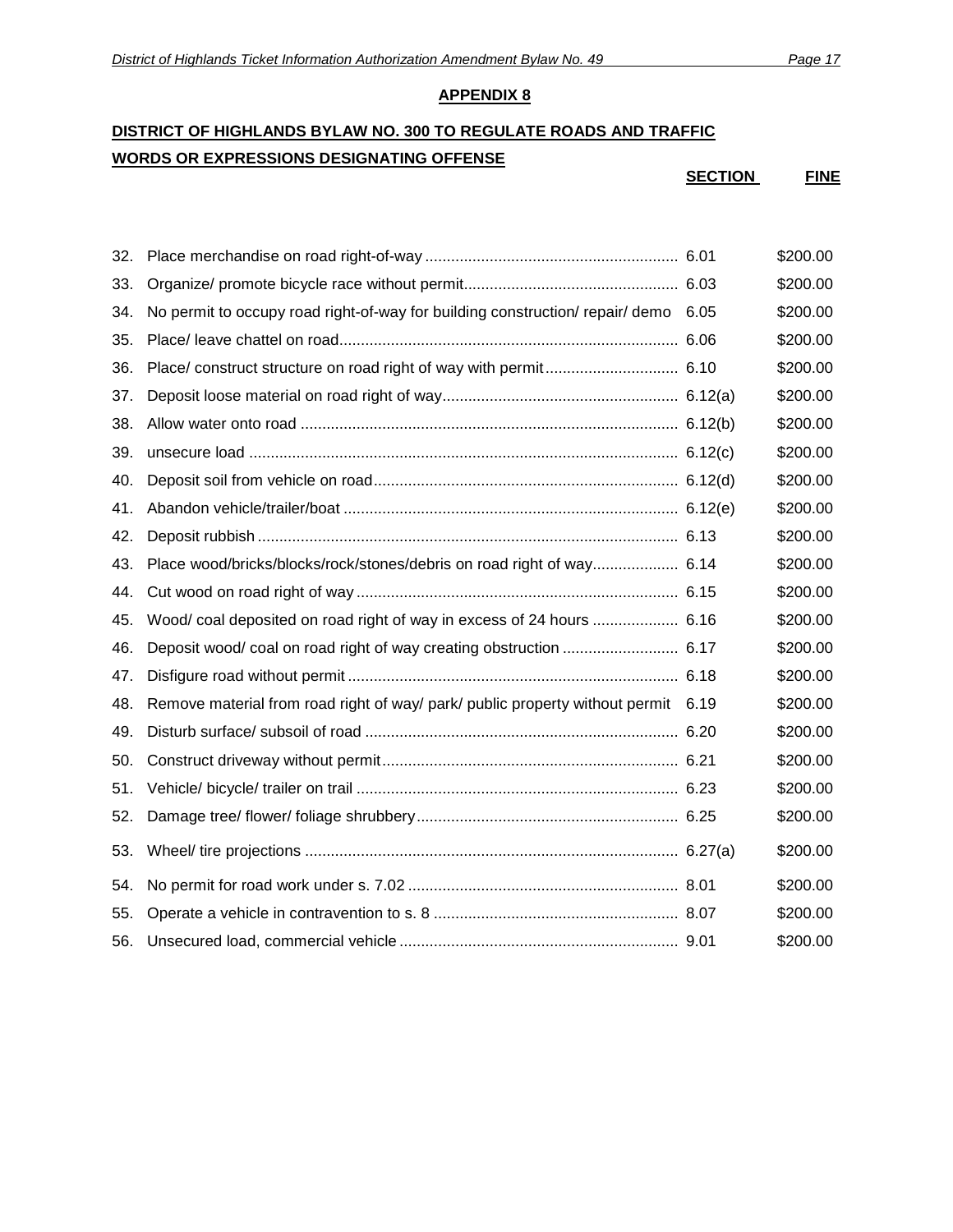# **DISTRICT OF HIGHLANDS BLASTING BYLAW NO. 67, 1999 WORDS OR EXPRESSIONS DESIGNATING OFFENCE SECTION FINE**

| $\mathbf{1}$ . |                                              | \$500.00  |
|----------------|----------------------------------------------|-----------|
| 2.             |                                              | \$200.00  |
| 3.             |                                              | \$200.00  |
| 4.             |                                              | \$200.00  |
| 5.             |                                              | \$200.00  |
| 6.             | Blasting contrary to any description/ plans/ | \$1000.00 |
| 7 <sub>1</sub> |                                              | \$1000.00 |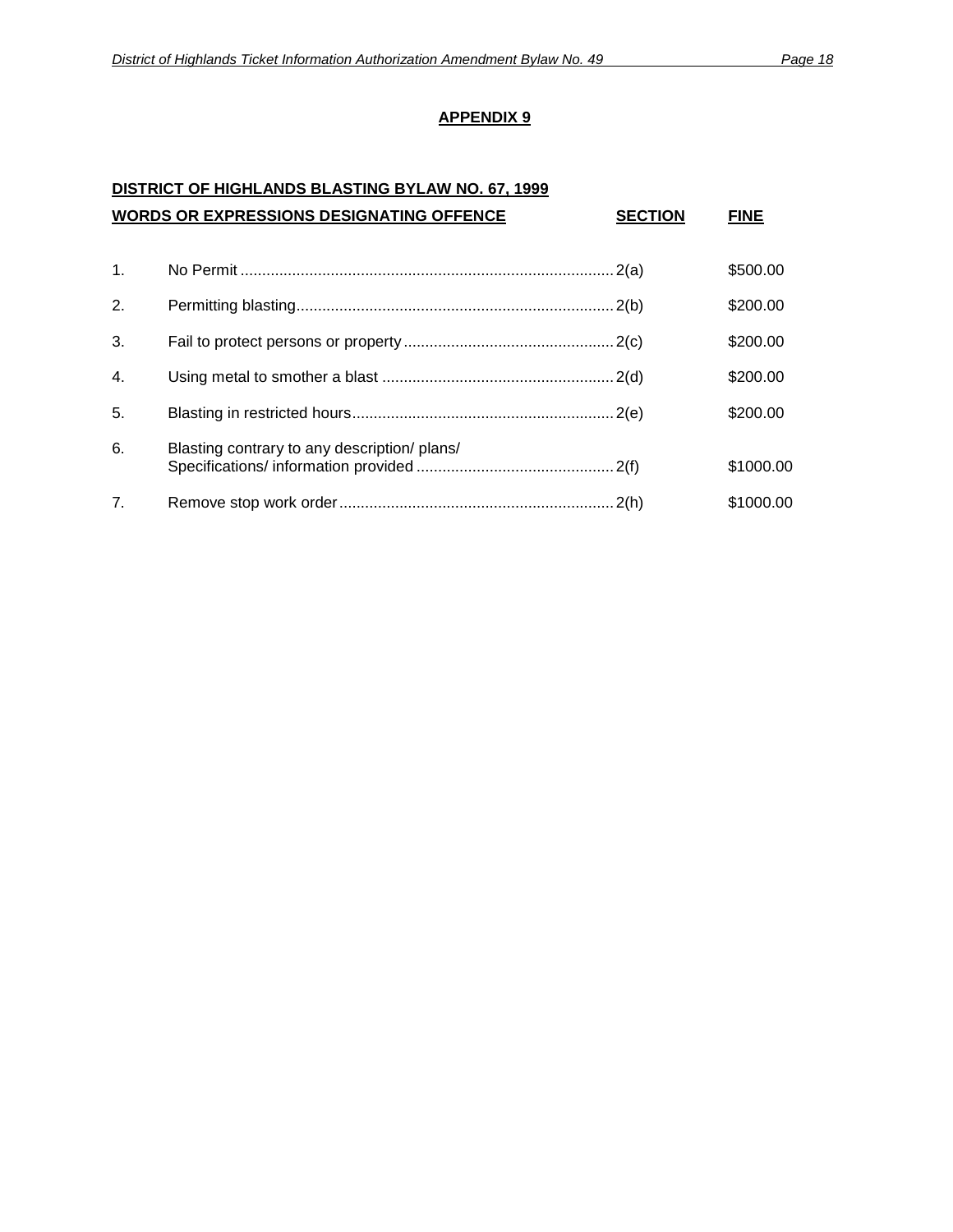### **DISTRICT OF HIGHLANDS FIREWORKS REGULATION BYLAW NO. 254 WORDS OR EXPRESSIONS DESIGNATING OFFENCE SECTION FINE**

|                | WORDS OR EXPRESSIONS DESIGNATING OFFENCE                                     | <b>SECTION</b> | FINE     |
|----------------|------------------------------------------------------------------------------|----------------|----------|
| $\mathbf{1}$ . |                                                                              | 3.1            | \$500.00 |
| 2.             | No person shall buy, sell, hold, possess, store, discharge, or otherwise use | 3.2            | \$200.00 |
| 3.             | No person may buy, sell, hold, possess, store, discharge, or otherwise use   | 3.3            | \$200.00 |
| 4.             | No person may hold, possess, store, discharge, or otherwise use              | 3.4            | \$200.00 |
| 5.             |                                                                              | 3.5            | \$200.00 |
| 6.             |                                                                              | 3.6            | \$200.00 |
| 7.             |                                                                              | 3.7            | \$200.00 |
| 8.             |                                                                              | 3.8            | \$200.00 |
| 9.             |                                                                              | 3.9            | \$200.00 |
| 10.            |                                                                              | 3.10           | \$200.00 |
| 11.            |                                                                              | 3.11           | \$500.00 |
| 12.            |                                                                              | 7.3            | \$250.00 |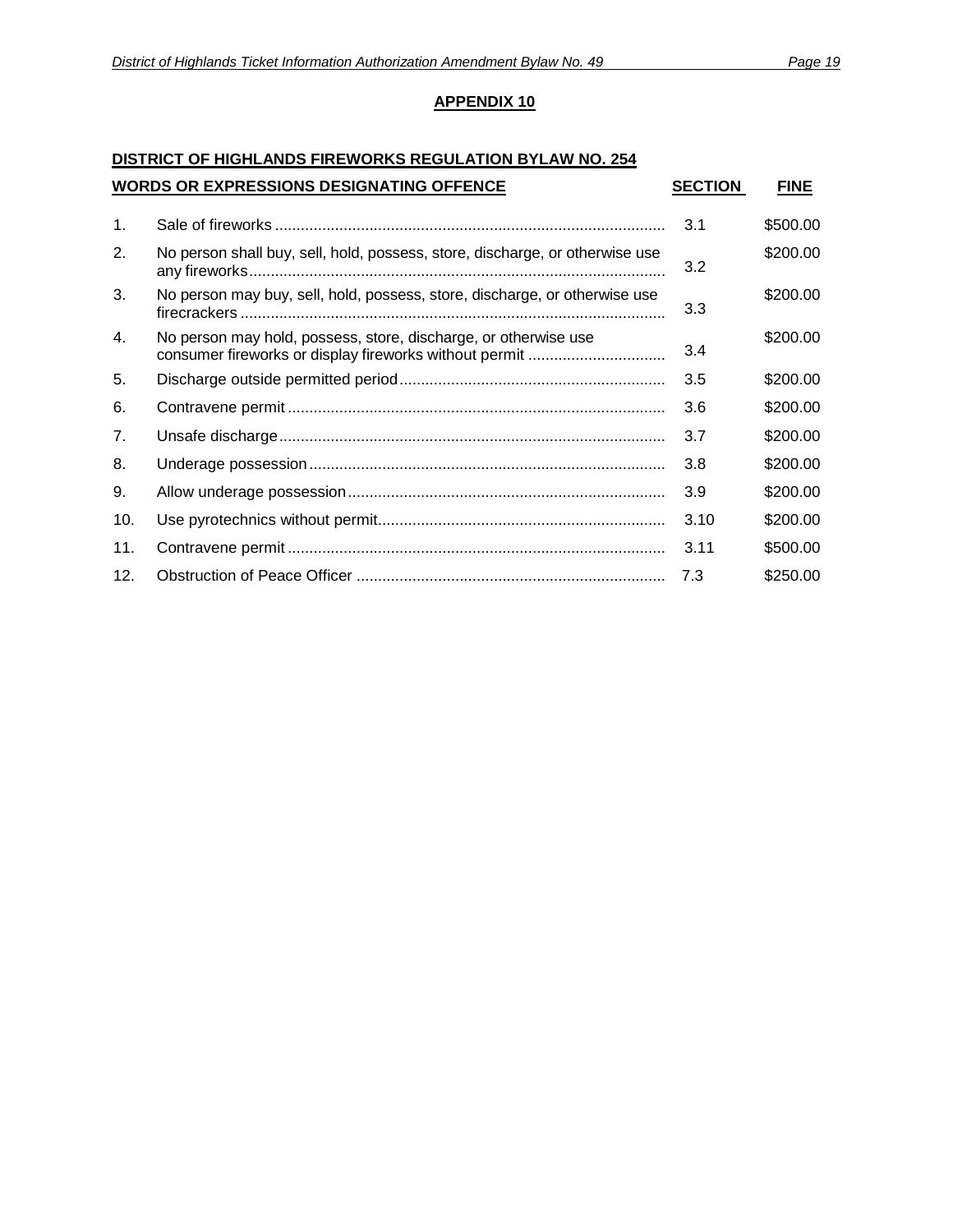### **DISTRICT OF HIGHLANDS EAGLES LAKE PARK MANAGEMENT, CONTROL AND USE BYLAW NO. 337 WORDS OR EXPRESSIONS DESIGNATING OFFENCE**

|     |                                                                            | <b>SECTION</b> | <b>FINE</b> |
|-----|----------------------------------------------------------------------------|----------------|-------------|
| 1.  |                                                                            | 8              | \$200.00    |
| 2.  |                                                                            | 9              | \$200.00    |
| 3.  |                                                                            | 10             | \$200.00    |
| 4.  |                                                                            | 13             | \$200.00    |
| 5.  |                                                                            | 14             | \$200.00    |
| 6.  |                                                                            | 15             | \$200.00    |
| 7.  | Remove, destroy or damage any natural feature or park property             | 16             | \$200.00    |
| 8.  |                                                                            | 17             | \$200.00    |
| 9.  | Molest, disturb, frighten, injure, kill, catch, trap or snare any wildlife | 18             | \$200.00    |
| 10. |                                                                            | 19             | \$200.00    |
| 11. |                                                                            | 20             | \$200.00    |
| 12. | Deposit or dispose of any garbage except in receptacle provided            | 21             | \$200.00    |
| 13. |                                                                            | 22             | \$200.00    |
| 14. |                                                                            | 23             | \$200.00    |
| 15. |                                                                            | 24             | \$200.00    |
| 16. |                                                                            | 25             | \$200.00    |
| 17. |                                                                            | 26             | \$200.00    |
| 18. |                                                                            | 27             | \$200.00    |
| 19. |                                                                            | 28             | \$200.00    |
| 20. |                                                                            | 29             | \$200.00    |
| 21. |                                                                            | 30             | \$200.00    |
| 22. |                                                                            | 31a)           | \$200.00    |
| 23. |                                                                            | 35             | \$200.00    |
| 24. |                                                                            | 36             | \$200.00    |
| 25. |                                                                            | 39             | \$200.00    |
| 26. |                                                                            | 40             | \$200.00    |
| 27. |                                                                            | 41             | \$200.00    |
| 28. |                                                                            | 42             | \$200.00    |
| 29. | Build or place any temporary or permanent structure                        | 43             | \$200.00    |